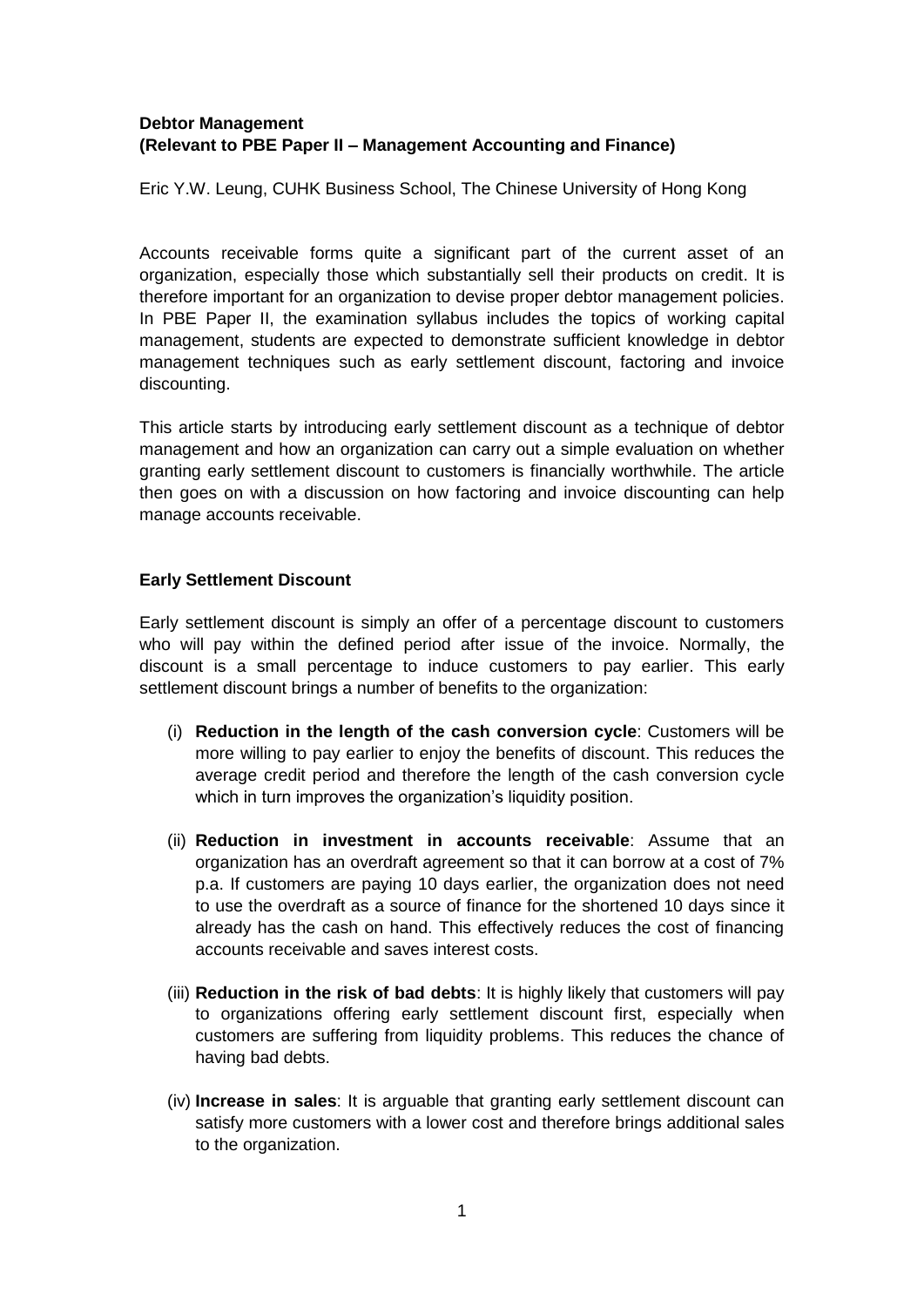Organizations should, however, bear in mind that granting early settlement discount is not without its cost:

- (i) **Profits forgone**: The discount allowed reduces profits as the organization is effectively receiving less cash from sales in return for prompt payment.
- (ii) **Additional administrative costs**: Granting early settlement discount makes the sales ledger more complicated as it is difficult to predict which customer will take up the discount. This increases the cost in running the debtor management function and preparing budgets.

As offering early settlement discount has both its benefits and costs, it is critical that the organization conducts a proper evaluation before making such decision. The following illustration gives an idea on how the organization evaluates financially whether the early settlement policy should be adopted:

#### Example:

Sweets Ltd. sells all of its candies on credit to wholesalers in Hong Kong. Sweets Ltd. makes annual credit sales of \$350 million. Credit terms are 30 days. The selling price of each box of candy is \$30 and the variable cost is \$24 per box. Sweets Ltd. uses an overdraft agreement to finance its accounts receivable which has a cost of 15% per year. Sweets Ltd. has considered granting early settlement discount to its customers. If the customers are going to pay within 10 days after issue of invoices, they can then enjoy a 4% discount off from the credit sales. It is estimated that 60% of the customers will take the discount and after this policy, credit sales are expected to increase by 15%. Sweets Ltd. expects that the sales ledger will then be more complicated than before, therefore, the accounting system has to be upgraded with a cost of \$0.5 million per year.

Students are advised to apply 'relevant cost' concepts which have been covered in management accounting courses to analyze this problem. The relevant benefits and costs are:

# **Benefits**

•Interests saved from investment in

accounts receivable

•Contribution on extra sales

# Costs

- •Profits forgone from discount allowed
- •Additional administrative costs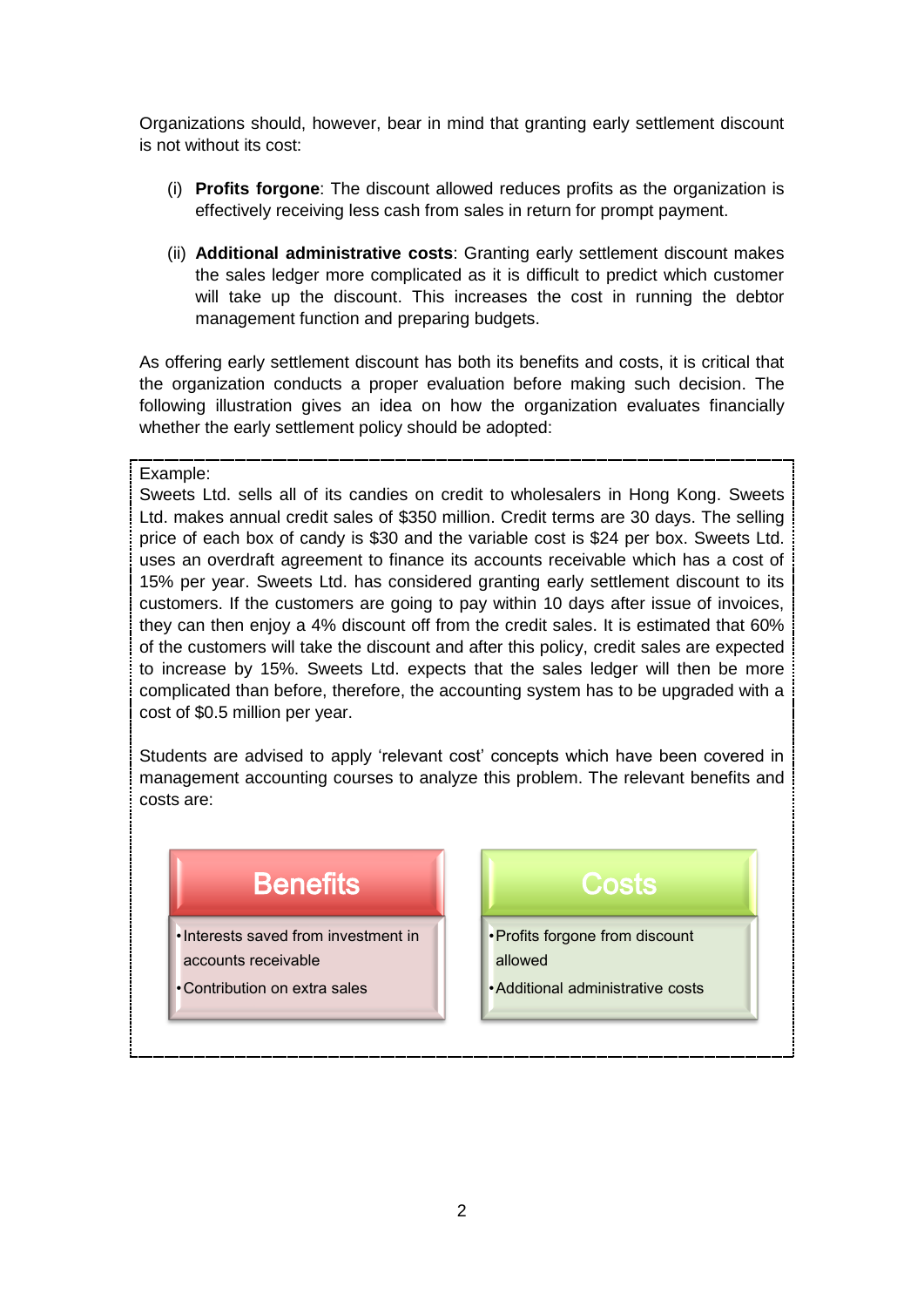| The most difficult part in this analysis is the calculation of interests saved from                                                                                                                                                                                                                                                                |                                                      |                                    |                      |
|----------------------------------------------------------------------------------------------------------------------------------------------------------------------------------------------------------------------------------------------------------------------------------------------------------------------------------------------------|------------------------------------------------------|------------------------------------|----------------------|
| investment in accounts receivable, which can be analyzed as follows:                                                                                                                                                                                                                                                                               |                                                      |                                    |                      |
| Step 1: Calculation of the finance costs under the existing policy                                                                                                                                                                                                                                                                                 |                                                      |                                    |                      |
| Annual credit sales                                                                                                                                                                                                                                                                                                                                | $= $350$ million                                     |                                    |                      |
| Credit period                                                                                                                                                                                                                                                                                                                                      | $=$ 30 days                                          |                                    |                      |
| Accounts receivable balance = $$350$ million x 30 / 365                                                                                                                                                                                                                                                                                            |                                                      |                                    | $=$ \$28.767 million |
| Finance costs                                                                                                                                                                                                                                                                                                                                      | $= $28.767$ million x 15%                            |                                    | $= $4.315$ million   |
| Step 2: Calculation of the finance costs under the new policy with early settlement                                                                                                                                                                                                                                                                |                                                      |                                    |                      |
| discount                                                                                                                                                                                                                                                                                                                                           |                                                      |                                    |                      |
| Annual credit sales                                                                                                                                                                                                                                                                                                                                | $= $350$ million x 115%                              |                                    | $=$ \$402.5 million  |
| Credit period<br>taken                                                                                                                                                                                                                                                                                                                             | = 10 days if discount taken; 30 days if discount not |                                    |                      |
| Accounts receivable balance                                                                                                                                                                                                                                                                                                                        |                                                      |                                    |                      |
| = \$402.5 million x 10 / 365 x 60% + \$402.5 million x 30 / 365 x 40%<br>$= $19.849$ million                                                                                                                                                                                                                                                       |                                                      |                                    |                      |
| Finance costs                                                                                                                                                                                                                                                                                                                                      | $= $19.849$ million x 15%                            |                                    | $=$ \$2.977 million  |
| Step 3: Calculation of the finance costs saved                                                                                                                                                                                                                                                                                                     |                                                      |                                    |                      |
| Finance costs saved $= $2.977$ million - \$4.315 million                                                                                                                                                                                                                                                                                           |                                                      |                                    | $= $1.338$ million   |
| The next benefit is the contribution on extra sales. It is the additional contribution (i.e.<br>sales - variable costs) which is relevant for this analysis. Contribution margin is 20%<br>[(\$30 - \$24) / \$30]; therefore, the extra contribution from adopting the early<br>settlement discount is \$10.5 million (\$350 million x 15% x 20%). |                                                      |                                    |                      |
| One of the costs for having early settlement discount is the profits forgone arising                                                                                                                                                                                                                                                               |                                                      |                                    |                      |
| from the discount allowed:<br>Annual credit sales                                                                                                                                                                                                                                                                                                  |                                                      |                                    |                      |
| $= $402.5$ million                                                                                                                                                                                                                                                                                                                                 |                                                      |                                    |                      |
| Percentage of customers taking the early settlement discount<br>$= 60%$<br>Discounts allowed each year = $$402.5$ million x 60% x 4%<br>$=$ \$9.66 million                                                                                                                                                                                         |                                                      |                                    |                      |
|                                                                                                                                                                                                                                                                                                                                                    |                                                      |                                    |                      |
| Another cost for having early settlement discount is the extra administrative fee which<br>is \$0.5 million per year.                                                                                                                                                                                                                              |                                                      |                                    |                      |
|                                                                                                                                                                                                                                                                                                                                                    |                                                      |                                    |                      |
| Summarizing the benefits and costs analyzed above produces the following net cash<br>flows from granting early settlement discount:                                                                                                                                                                                                                |                                                      |                                    |                      |
| <b>Benefits (in million)</b>                                                                                                                                                                                                                                                                                                                       |                                                      | Costs (in million)                 |                      |
| • Interests saved from investment in                                                                                                                                                                                                                                                                                                               |                                                      | • Profits forgone from discount    |                      |
| accounts receivable: \$1.338                                                                                                                                                                                                                                                                                                                       |                                                      | allowed: (\$9.66)                  |                      |
|                                                                                                                                                                                                                                                                                                                                                    |                                                      |                                    |                      |
| •Contribution on extra sales: \$10.5                                                                                                                                                                                                                                                                                                               | (\$0.5)                                              | • Additional administrative costs: |                      |
|                                                                                                                                                                                                                                                                                                                                                    |                                                      |                                    |                      |
|                                                                                                                                                                                                                                                                                                                                                    |                                                      |                                    |                      |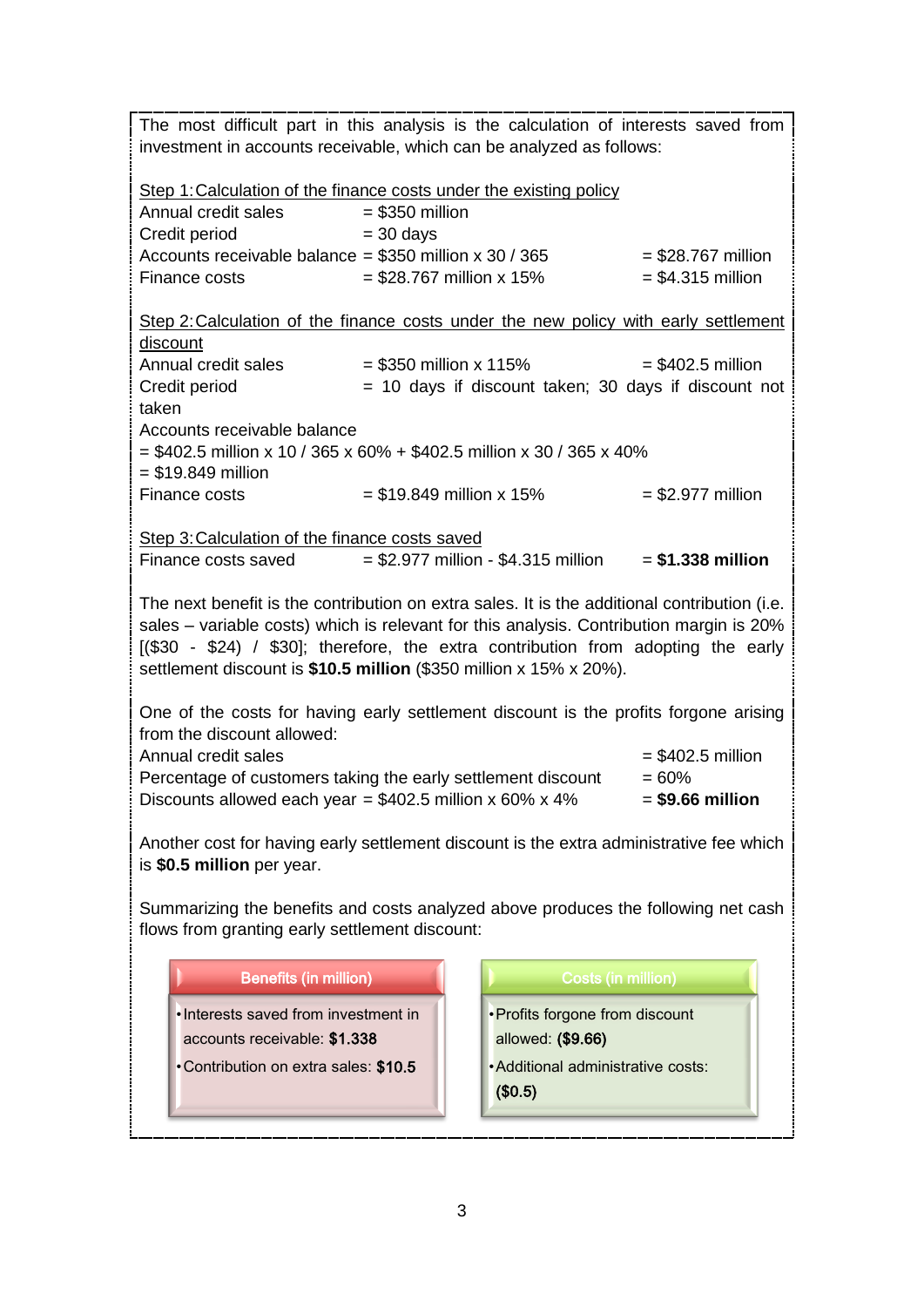The new policy is therefore expected to generate net cash inflows of \$1.678 million per year. It is therefore financially worthwhile to implement the new policy with early settlement discount.

### **Factoring**

Factoring is another technique of managing debtors. Other than the customers, there is another third party, normally termed as the factor, involved in the factoring arrangement. The factor will advance a portion of the value of the outstanding receivables to the company (which is sometimes called factor finance). The factor will then take responsibility for the debtor management function like the administration and collection of receivables. The common steps for a factor arrangement are detailed below:



The factor may protect the company from loss of bad debts, depending on the nature of its factor arrangement. If the arrangement is without recourse, the factor takes over the risk of loss from bad debts. In such case that the customers do not pay eventually, the factor will take action against the non-payer. Conversely, if the arrangement is with recourse and the customers do not pay, the company bears the loss. It is therefore important to highlight the terms of the factor arrangement to see whether the factor provides credit protection to the company. If the factor provides such protection, a significantly higher factor service fee will be charged.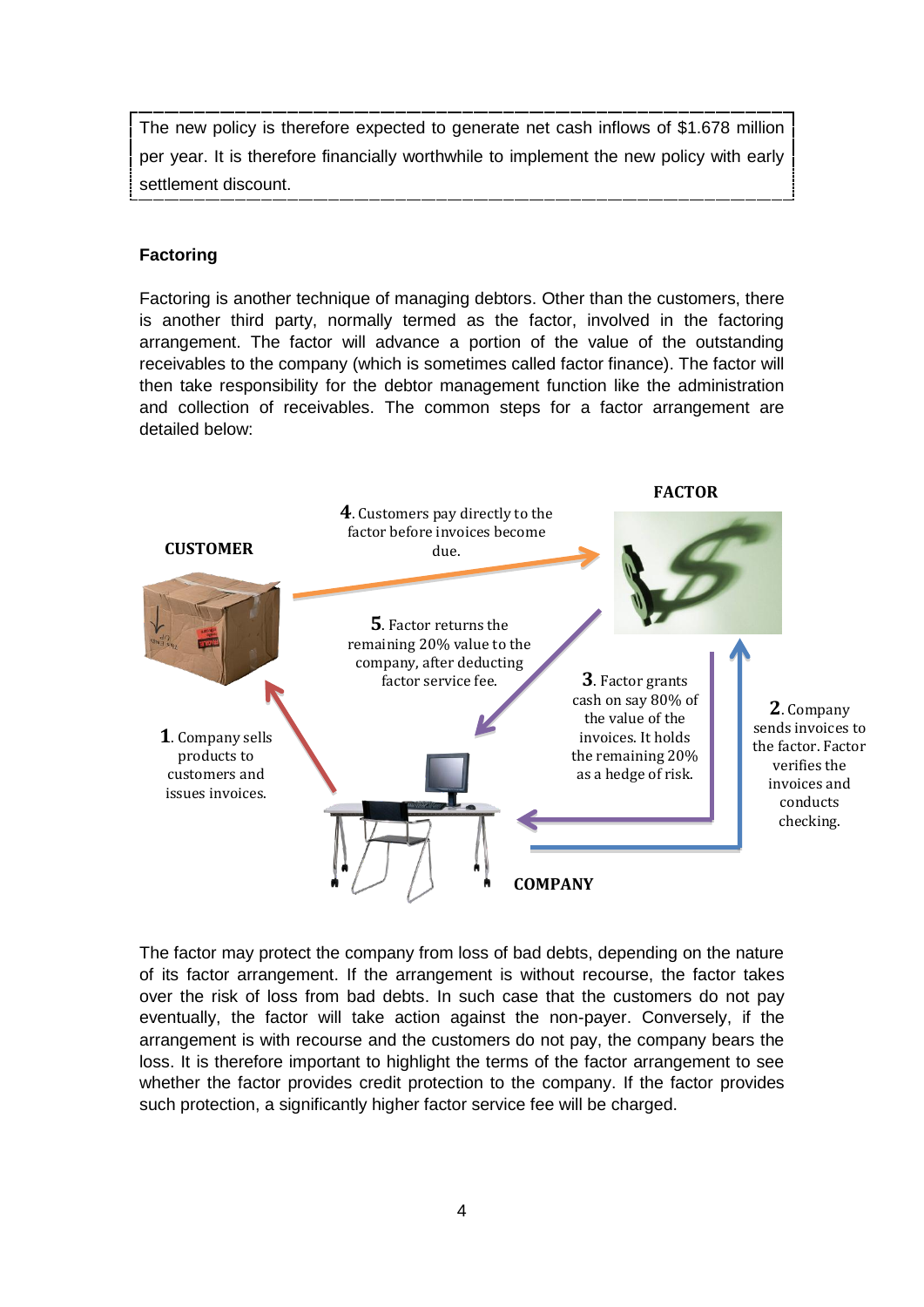Factoring provides a number of benefits to the company from the perspective of working capital management:

- (i) **Less resources spent on administration and collection of receivables**: The company outsources the debtor management function to the factor; therefore, managers do not need to spend much time in administration and collection of receivables. The company can even save costs from running its own department in debtor management.
- (ii) **More efficient and effective collection of debts**: The factor has much more expertise in the administration of receivables; therefore, it is highly likely that the factor can collect the debts more successfully than the company. This effectively reduces the incidence of having bad debts.
- (iii) **Shortened cash conversion cycle**: With factoring, the company is able to obtain cash faster as the factor will advance the outstanding receivables to the company. With such receipt of cash, the company can pay its suppliers earlier to enjoy early payment discount and have sufficient cash to satisfy its needs in maintaining the optimum inventory levels.

Factoring however has its disadvantages. First, factoring may pose a negative effect on customer relations as the factor may 'chase' the customers for the outstanding debts in a vigorous manner. Second, the factor charges a fee slightly greater than the overdraft interest rate which may be considered expensive to the company.

It should be noted that there may potentially be two effects on the finance costs in the investment in accounts receivable under a factoring arrangement:

- (i) Finance costs decrease for the entire amount of credit sales due to shortened collection period which in turn requires less investment in receivables;
- (ii) Finance costs increase for the amount received in advance from the factor due to higher factor service charge than the overdraft interest rate.

### **Invoice Discounting**

There is another technique to manage debtors which is known as invoice discounting. Invoice discounting is similar to factoring in the sense that the invoice discounter advances part of the values of the invoices from credit sales to the company so that the company can have cash on hand. There is however a significant difference between factoring and invoice discounting. The invoice discounter is not involved in the administration of receivables and the customers pay to the company but not to the invoice discounter. The invoice discounter can therefore be treated as 'behind the scene' in purchasing the receivables.